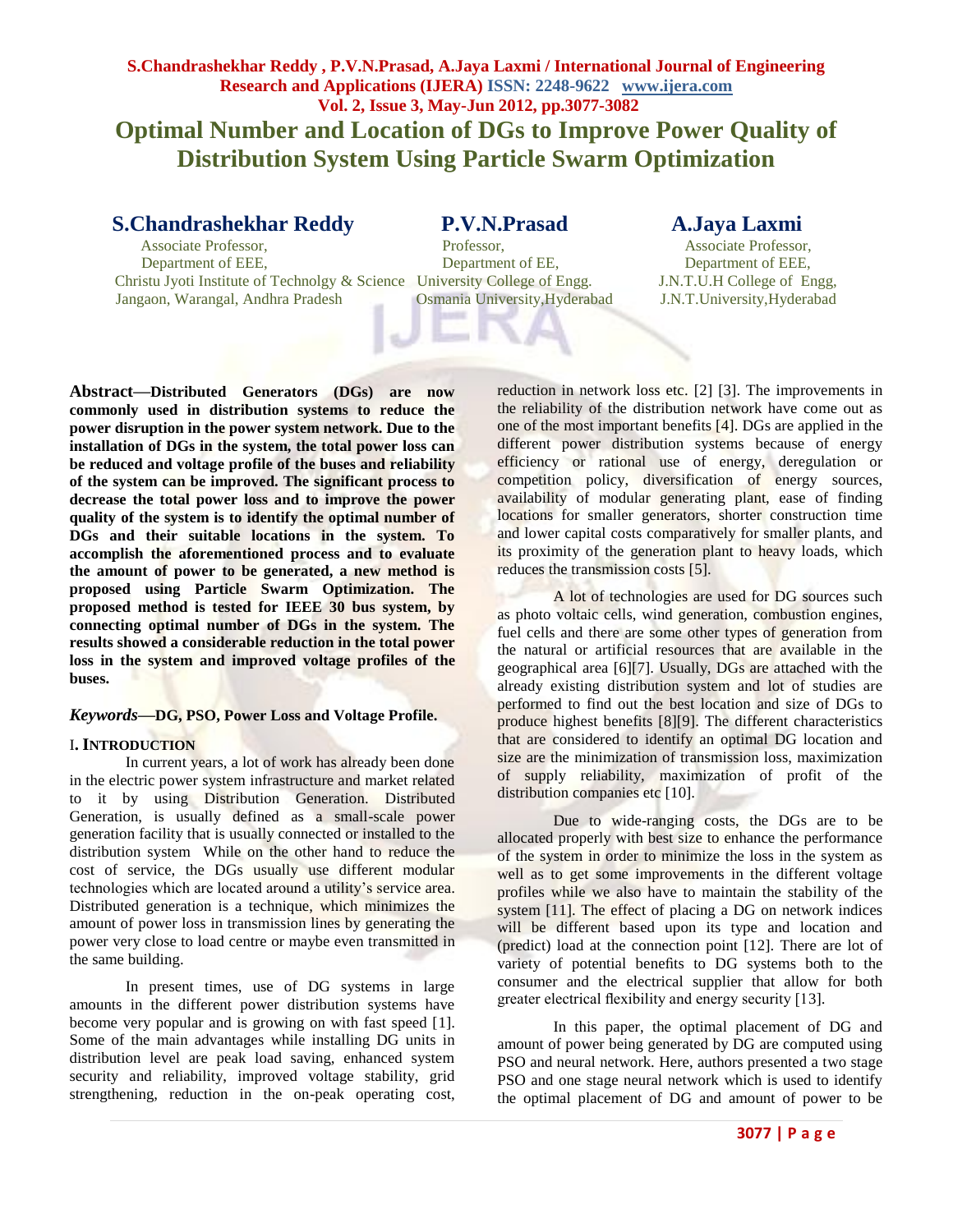generated. By using this method, the total power loss in the system is reduced and reliability of the system increases. The rest of the paper is organized as follows: Section II briefly reviews the recent related works; Section III describes the proposed technique with sufficient mathematical models and illustrations; Section IV discusses the implementation results; and Section V concludes the paper.

#### **II. RELATED RESEARCHES: A REVIEW**

Some of the latest research regarding optimal location and the reliability of distributed generator are as follows.

Amanifar *et al*. [14] have proposed a PSO algorithm that finds out the optimal placement and size of DGs and this proposed method was performed on a 15- bus test system. One of their objectives was to get some reduction by considering some functions such as total cost of the system, real power loss and the number of DGs to be connected. The objective function depends on some operating constraints. The obtained simulation results have proved that DG in optimum location and sizing can result into minimization of the fiscal cost. The number of DGs effect goodly to reduce the fiscal cost. Moreover, the result has indicated that the PSO have the potential to search for the best position and size of DGs on power system network. Also, the best DG placement and sizing result in enhancement of voltage profile, diminution of power losses and improvements are produced in power transfer capacity.

Yassami *et al*. [15] have suggested a Pareto based Multi-objective Optimization Algorithm (MOA) known as Strength Pareto Evolutionary Algorithm (SPEA) for DG planning in different distribution networks. In opposition to the conventional multi-objective optimization techniques this technique correlate different objective functions by utilizing their weighting coefficients and by creating one single objective function. In SPEA, each objective function is optimized separately. As the most of the objective functions are in contrast with each other, the SPEA produces a set of optimum solutions on the place of one single optimum one. Three different objective functions considered are: (1) minimization of power generation cost (2) minimization of active power loss (3) maximization of reliability level. The goal of this optimization is to achieve each objective function. The site and size of DG units are assumed as design variables.

Injeti *et al.* [16] have proposed a technique for optimal planning and operation of different active distribution networks regarding the location and sizing of Distributed Generators. The DG unit placement and sizing is calculated by using a fuzzy logic and an analytical method respectively. The efficiency of the proposed method is to produce a comprehensive performance analysis on 12-bus, 33-bus and 69-bus radial distribution networks.

Mohammadi *et al.* [17] have proposed an optimal DG unit placement using Genetic Algorithm (GA). The best possible size of the DG unit is calculated analytically by using approximate reasoning suitable nodes that are determined for DG unit placement. Reliability and power loss reduction indices of distribution system nodes are modeled. GA containing a set of rules is used to determine the DG unit placement. DG units are placed with the highest suitability index. Simulation results have shown the advantage of optimal DG unit placement. In comparison with the other power loss and reliability improvement techniques, it is providing very good reduction not only in power loss but also it is improving reliability improvement.

In order to produce some reductions in the real power losses and to make some enhancements in the voltage profile, Lalitha *et al*. [18] have suggested a Fuzzy and PSO technique to install DG in the radial distribution systems. A two-stage methodology has been proposed for the optimal DG placement: (1) In the first stage, the best DG location was found out by using fuzzy approach, and (2) In the second stage, the size of the DGs is found by using PSO for maximum loss reduction.

Paliwal *et al.* [19] have investigated the different impacts of DG unit's installation on different criterions such as, electric losses, reliability and voltage profile of distribution networks. Their aim of this study is to find optimal distributed generation allocation for loss reduction subjected to constraint of voltage regulation in distribution network. The system is further analyzed for different increased levels of Reliability. Distributed Generator offers the additional advantage of increasing reliability levels as suggested by the improvements in various reliability indices such as SAIDI, CAIDI and AENS. Comparative studies are carried out and related results are addressed.

A. Rezazadeh *et al*. [20] have shown the different impacts of DG on the power system transitory stability. They have used a typical 6-bus power system in their relative study of this technique. They have considered many different-2 scenarios to investigate genetic algorithm to allocate and sizing of DGs. After occurrence of a fault and tripping faulty line, power in the slack bus generator changes comprehensively in order to compensate for the losses of new power flow route. These changes of power produced in each case with no DG are calculated and compared with summation of DG sizes.

#### **III. IDENTIFYING OPTIMAL NUMBER OF DGS TO BE CONNECTED USING PSO**

To reduce the total power losses in the distribution system, Distributed Generators (DGs) are used. The major challenges that occur while using DG are identifying the optimal number of DGs and their locations and also the amount of power to be generated by each DG. The proposed technique used is Particle Swarm Optimization. The process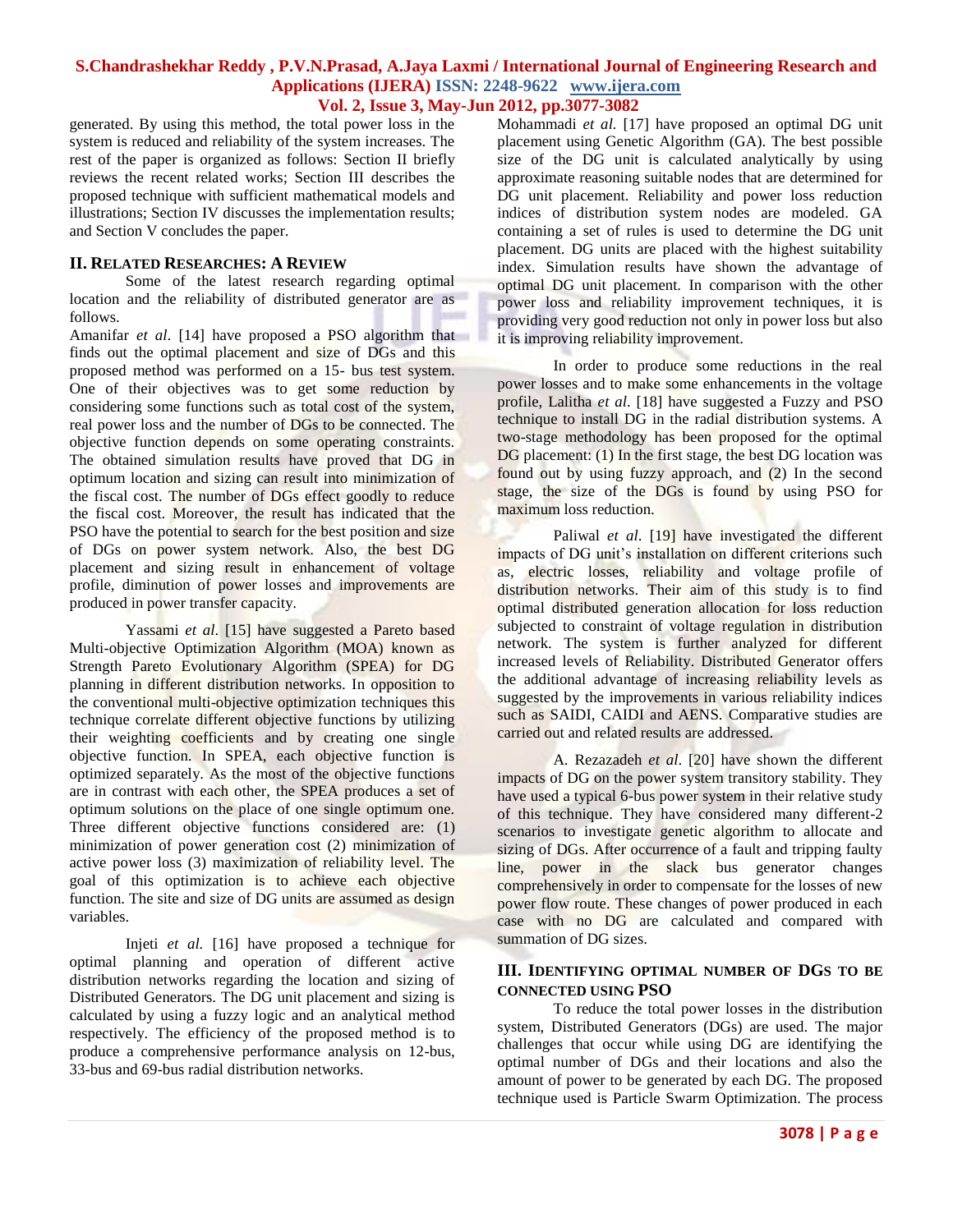that takes place in the proposed method is explained briefly in the below sections and the overall process is depicted in the following flow chart shown in Figure 1.

#### *A. Power Flow Computation using NR method*

In this proposed method, Newton Raphson method is used to calculate the power flow between the buses. Newton Raphson method is a commonly used method, to calculate the power flow because it takes less number of iterations. The real and reactive power flows between the buses are computed using the equations 1 & 2.



Figure 1. Overall process in the proposed method

$$
P_{i} = \sum_{k=1}^{N} V_{i} * V_{k} (G_{ik} * \cos \theta_{ik} + B_{ik} * \sin \theta_{ik})
$$
(1)  

$$
Q_{i} = \sum_{k=1}^{N} V_{i} * V_{k} (G_{ik} * \sin \theta_{ik} - B_{ik} * \cos \theta_{ik})
$$
(2)

Stop

where, N is the total number of buses,  $V_i$  &  $V_k$  are the voltage at *i* & *k* bus respectively,  $\theta_{ik}$  is the angle between *i* & *k* bus, and  $G_{ik}$  &  $B_{ik}$  are the conductance and susceptance values respectively.

The real and reactive power flow between the buses mainly depends on the voltage and angle values. After calculating the real and reactive powers between the buses, the next step is to calculate the optimal location for fixing DGs in the system. In the proposed method PSO is used for generating training dataset to obtain optimal locations.

### *B. Generating Training Dataset for Fixing DG using PSO*

The next step included after computation of the load flow between the different buses is identification of optimal location for placing DGs. Here, PSO is used in generation of training dataset. The training dataset is mostly generated for possible connection for fixing one, two, three and four DGs in the system, and the best set of combinations are selected on the basis of the power losses of the system. The set of best combination of DGs are selected based on the total power losses in the system. Normally, PSO consists of four different stages namely, generating initial particle, evaluation function, updating initial particle and termination.

#### **1) Generating initial particle**

Initial process related to the generation of training dataset using PSO is generating initial particle. Let  $D_n$  be the input initial particle and  $\{P_n, Q_n, L_n\}$  be the output initial particle. The initial chromosomes are generated within a certain limit. The limits for generating initial chromosome are  $1 \leq D_n \leq N$ ,  $P^{min} \leq P_n \leq P^{max}$ ,  $Q^{min} \leq Q_n \leq Q^{max}$  &  $1 \leq L_n \leq M$ . where N is total no. of DG<sub>S</sub> to be connected and M be the total no. of buses.

#### **2) Evaluation function**

Evaluation function is used in PSO to identify the best particle from the set of initialized particle. The evaluation function used in our method is total power loss.

$$
P_{loss} = \sum_{i,j=1}^{N} \text{Re} \, al \Big[Conj\big((V_m(i))^* \big((V_m(j)\big))^* Y_{ij}^* \, B\Big] \tag{3}
$$

where,  $V_m$  is the voltage magnitude,  $Y_{ij}$  is the Y-bus matrix and  $\vec{B}$  is the base MVA value.

By using equation 3, the total power losses in the system are computed and based on the total power loss, the best location for placing the DG is identified.

#### **3) Updating initial particle**

Updating the different particles in the system is an important process in PSO. In this stage, the initial particles are generated are updated and the evaluation function is computed. The particles are updated using the equation given below.

 $\nu$ [] =  $\nu$ [] +  $c1$ \**rand*()\*(pbest[] - present[]) +  $c2$ \**rand*()\*(*gbest*[] - *present*[]) (4)

*present* $[$   $] = present$   $[$   $] + v$   $[$   $]$  (5)

where,  $v[$  is the particle velocity, *present*[] is the current particle, *pbest*[ ] and *gbest*[ ] are the best fitness values and best values for any particle in the population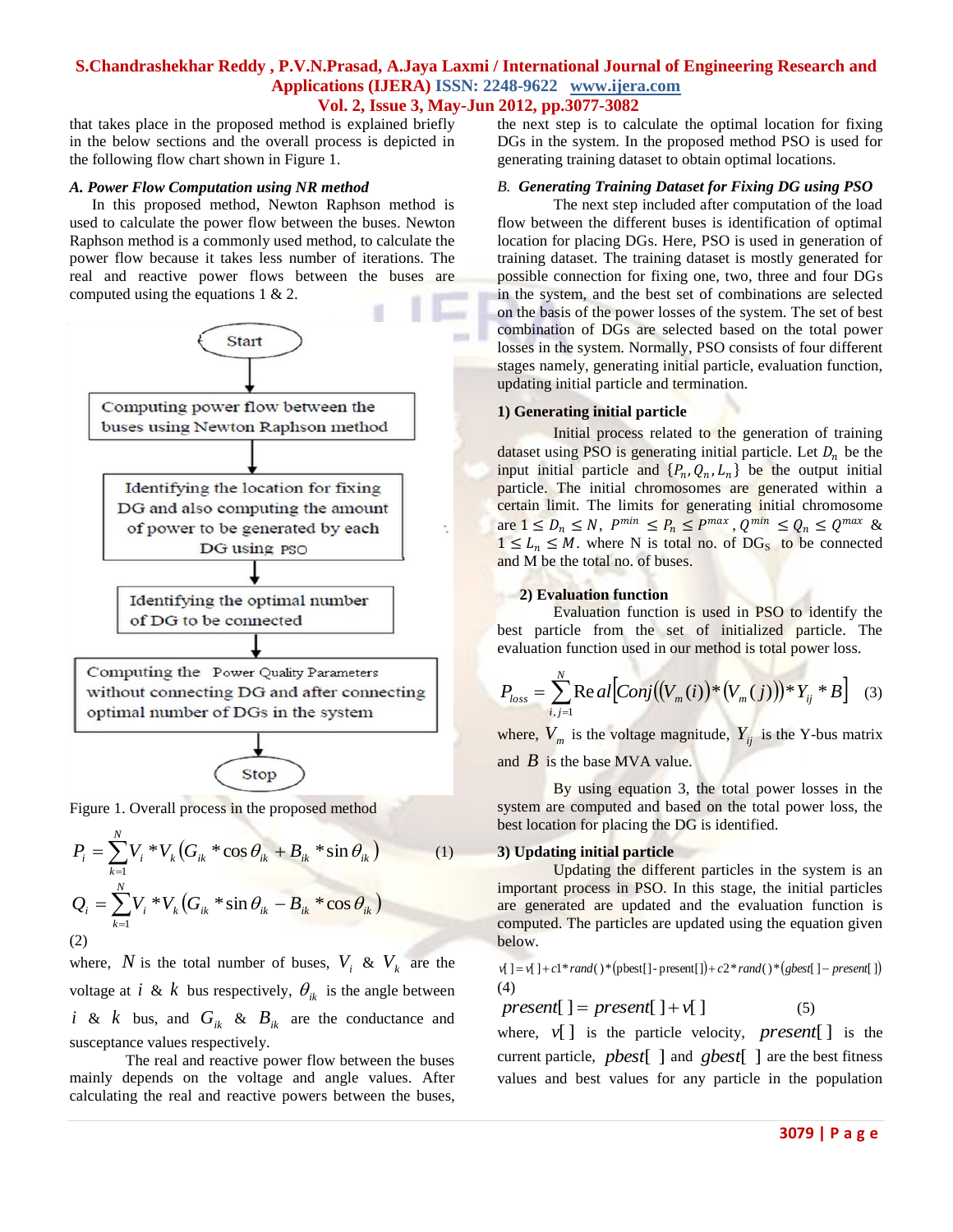respectively,  $rand()$  is the random number between  $(0,1)$ and *c*1, *c*2 are learning factors.

#### **(4) Termination**

In the termination stage, best particles are on the basis of the evaluation function. Here based on the evaluation function different possible DG connecting location was computed. The above process is repeated until the best particle obtained. After completion of termination process, a possible set of location for fixing DGs and their corresponding real and reactive power values are obtained. The above process is repeated for different number of DGs connected in the system.

The training dataset generated using first stage PSO is shown below.

$$
D = \begin{bmatrix} DG_{P}^{-1} \ B_{P}^{-1}, P_{P}^{-1}, Q_{P}^{-1} \ B_{P}^{-2}, P_{P}^{-2}, Q_{P}^{-2} \ \vdots \ B_{P}^{-1}, P_{P}^{-1}, Q_{P}^{-1} \ B_{P}^{-1}, P_{P}^{-1}, Q_{P}^{-1} \end{bmatrix}
$$
(6)

The above dataset is generated for different possible locations for connecting 1, 2,… r DGs and from the possible bus combination the best set of locations are taken as the dataset and from this dataset the best location is identified using neural network.

#### *C. Identifying the optimal number of DGs to be connected in the system*

From the above generated dataset using Particle Swarm Optimization, the optimal number of DGs to be connected in the system is identified based on the total power loss of the system. Normally, the total power loss is reduced by connecting DG in the system. If the number of DGs connected in the system is increased, then the total power loss will reduces considerably. For finding the optimal number of DGs, check the power loss after each number of DG connected in the system. If the power loss is increased than the previous value, then consider that particular number of DGs connected in the system till the power loss reduces as the optimal number of DGs to be connected in the system.

For identifying the optimal number of DGs, initially, the total power loss obtained after connecting one DG in the system is computed and then the total power loss obtained after increasing the DG as two, three, and more are also computed. After increasing the number of DG, check the total power loss and if the power loss is less than the above loss, then increase the number of DGs. This process repeats until the total power loss reaches higher than the previous loss value and that number of DGs is considered as the optimal number of DGs to be connected in the system.

#### **IV. RESULT AND DISCUSSION**

The proposed method is implemented using MATLAB 2011 and tested for IEEE 30 bus system. which is shown in Figure 2. In this system, bus 1 is considered as the slack bus, buses 2, 13, 22, 23 & 27 are generator buses and there are 41 transmission lines in total. There are loads in 20 nodes, i.e., bus 2, 3, 4, 7, 8, 10, 12, 14, 15, 16, 17, 18, 19, 20, 21, 23, 24, 26, 29 and 30 [21]. The buses are connected in loop thus it is considered as a power system that operates under 11 KV levels [22]. The active and reactive power of each unit of DG is randomly generated within the power limits of  $0 \le P \le 10$  MW and  $3 \le Q \le 7$  MVAR respectively. The proposed method is tested for 283.4 MW load and the optimal number of DGs to be connected in the system identified is found to be 6. The best location for fixing 6 DGs and the amount of power to be generated by these DGs are identified and is shown in Table 1. Table 2 shows the per unit bus voltage profiles after installing six DGs in the system network.



Figure 2. IEEE 30 bus system

In the test system, bus 1 is considered as the slack bus and the base MVA of the system is 100. Bus 2, 13, 22, 23 and 27 are generator buses and the remaining all other buses are load buses.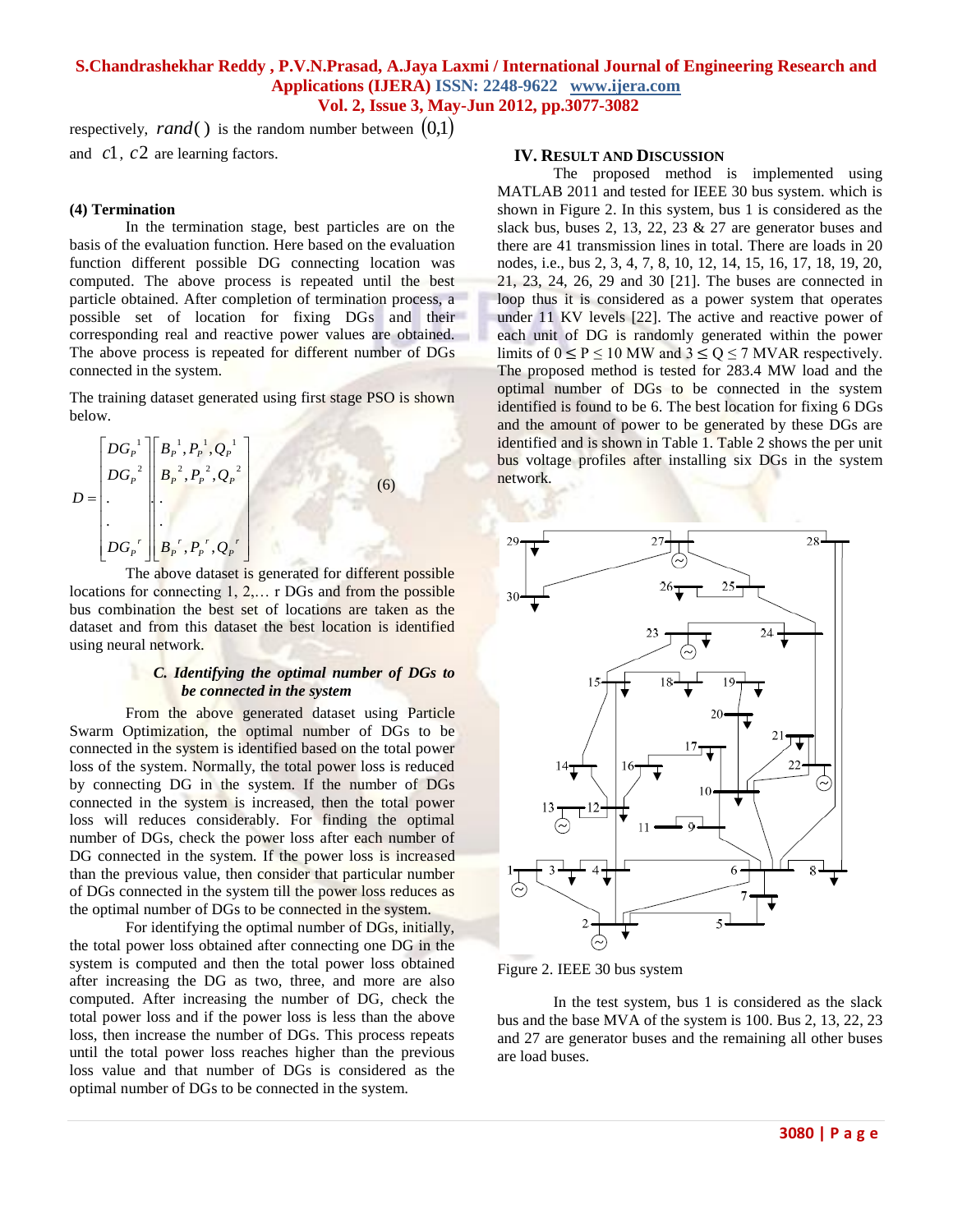# **S.Chandrashekhar Reddy , P.V.N.Prasad, A.Jaya Laxmi / International Journal of Engineering Research and Applications (IJERA) ISSN: 2248-9622 www.ijera.com**

**Vol. 2, Issue 3, May-Jun 2012, pp.3077-3082**

m.

| Table-1 Optimal location and Active Power of each DG Unit |  |  |
|-----------------------------------------------------------|--|--|
|-----------------------------------------------------------|--|--|

| Optimal         | location | Amount of power                     |  |  |
|-----------------|----------|-------------------------------------|--|--|
| identified      | using    | $_{\rm DG}$<br>generated by<br>each |  |  |
| proposed method |          | identified using                    |  |  |
|                 |          | proposed method (MW)                |  |  |
| 9               |          | 5.9749                              |  |  |
| 21              |          | 7.3091                              |  |  |
| 23              |          | 7.4703                              |  |  |
| 5               |          | 9.3885                              |  |  |
| 8               |          | 7.9895                              |  |  |
| 19              |          | 6.2984                              |  |  |
|                 |          |                                     |  |  |

|  | Table-2 Voltage Comparison at total load of 283.4 MW |
|--|------------------------------------------------------|
|--|------------------------------------------------------|

| <b>Bus</b>       | Per Unit Voltages at each bus |                     |  |
|------------------|-------------------------------|---------------------|--|
| number           | <b>Without DG</b>             | <b>With Six DGs</b> |  |
| $\mathbf{1}$     | 1.0600                        | 1.0600              |  |
| $\overline{c}$   | 1.0430                        | 1.0430              |  |
| $\overline{3}$   | 1.0277                        | 1.0326              |  |
| $\overline{4}$   | 1.0198                        | 1.0255              |  |
| 5                | 1.0100                        | 1.0100              |  |
| $\overline{6}$   | 1.0173                        | 1.0220              |  |
| 7                | 1.0066                        | 1.0094              |  |
| 8                | 1.0100                        | 1.0100              |  |
| 9                | 1.0540                        | 1.0672              |  |
| 10               | 1.0469                        | 1.0672              |  |
| 11               | 1.0516                        | 1.0820              |  |
| 12               | 1.0620                        | 1.0711              |  |
| $\overline{13}$  | 1.0451                        | 1.0710              |  |
| 14               | 1.0474                        | 1.0609              |  |
| $\overline{15}$  | 1.0426                        | 1.0614              |  |
| 16               | 1.0483                        | 1.0623              |  |
| 17               | 1.0420                        | 1.0605              |  |
| 18               | 1.0320                        | 1.0587              |  |
| 19               | 1.0288                        | 1.0602              |  |
| 20               | 1.0326                        | 1.0611              |  |
| 21               | 1.0333                        | 1.0621              |  |
| $\overline{22}$  | 1.0451                        | 1.0663              |  |
| $\frac{2}{3}$    | 1.0334                        | 1.0625              |  |
| 24               | 1.0310                        | 1.0534              |  |
| $25\overline{)}$ | 1.0278                        | 1.0431              |  |
| 26               | 1.0103                        | 1.0258              |  |
| 27               | 1.0356                        | 1.0451              |  |
| 28               | 1.0169                        | 1.0216              |  |
| 29               | 1.0160                        | 1.0257              |  |
| 30               | 1.0047                        | 1.0145              |  |

From the Table 2, it is clear that, with optimal location of six DGs in the system, the voltage profile of all buses remained stable within tolerable limits.

**Table-3** Power loss comparison at 283.4 MW

| Performance<br>Parameters |                                  | Without DG With Six DGs \% Reduction |  |
|---------------------------|----------------------------------|--------------------------------------|--|
| Total<br>$loss$ (MW)      | $\overline{\text{Power}}$ 10.563 | 6.661                                |  |

The total power loss at without DG is 10.563 MW and the total power loss after connecting the optimal number of DGs in the system is 6.661 MW. Thus there is a reduction by about 37% of total power losses in the system. The graphical representations of total power loss with respect to No.of DGs are shown in Figure 3.



Figure 3. Power losses Vs No. of DGs

The per unit voltage profiles of all the buses are shown in Table 2 at a load of 283.4 MW. After connecting optimal number of  $DG_s$  in the system, the bus voltages remain stable within permissible limits.

#### **V. CONCLUSION**

In this paper, optimal number of DGs and their locations using Particle Swarm Optimization was tested for a IEEE 30 bus system. The comparison was made without and with DGs in terms of total power loss and voltage profile of all the buses. The optimal number of DGs to be connected in the system was identified as six and these DGs should be located on the buses 5, 8, 9, 19, 21 and 23 for minimization of total power loss. The total power loss in without DG was 10.563 MW and after connecting DGs in the system, the power loss was reduced to 6.661 MW. Thus the total loss was reduced to 37% of total power losses in the system and the voltage profile of all the buses remained stable within the tolerable limits. Hence, the power quality of the system increases.

#### **REFERENCES**

[1] Mansooreh Zangiabadi, Rene Feuillet and Hamid Lesani, "An Approach to Deterministic and Stochastic Evaluation of the Uncertainties in Distributed Generation Systems", In Proceedings of 20th International Conference on Electricity Distribution, pp. 1-4, Prague, 2009.